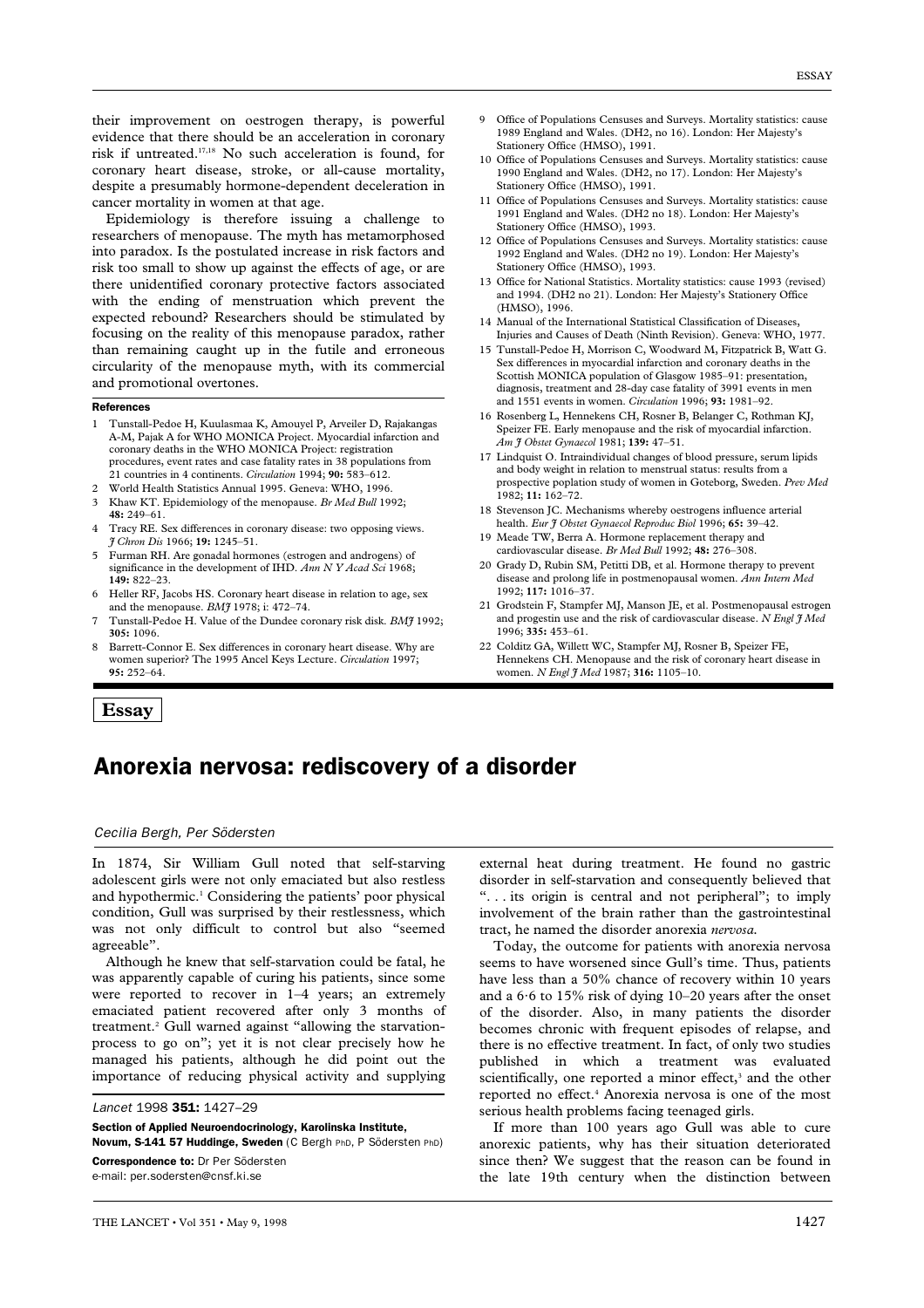organic and functional diseases was introduced in neurology. For example, by noticing the beneficial effect of removing anorexic patients from their parents, Charcot came to believe that anorexia nervosa is a functional disease, with no concomitant brain dysfunction.<sup>5</sup> By emancipating the disorder from the biological substrate suggested by Gull (the brain), Charcot opened the door for unrealistic hypotheses of the causes of anorexia.

Unrealistic models of disease and behaviour are a common result when biology is ignored. A well-known example is hysteria, a "disease" that has been analysed ad nauseum starting in the days of Charcot and continuing to this day. In retrospect, the hypotheses developed by Charcot and his contemporaries were unrealistic. At the time, however, they appealed to many, not least to clinicians who believed their work had a scientific basis.

Why do unrealistic hypotheses and imaginary diseases attract interest? We suggest it is because they have an entertainment value. Realistic models of the nature of man must rely on facts. Such models, however, are probably enjoyed only by those who developed them and are likely to seem esoteric, perhaps even boring, to the uninformed. There is, on the other hand, no need to be realistic to entertain. On the contrary, the unreal is undoubtedly more entertaining than the real. A witness from a demonstration at Charcot's clinic at the Hôpital de la Salpétrière in the 1880s wrote:6

"The big auditorium was filled to the last chair by a varied audience attracted from all over Paris: authors, journalists, famous actors, fashionable demimonds, all morbidly curious to witness the remarkable phenomenon of hypnotism.

Some of them smelled with delight on a bottle of ammonia having been told it contained eau de cologne, others ate a piece of charcoal given to them as chocolate. A woman crawled on the floor barking madly when told she was a dog, waving her arms to fly when told she was a pigeon and holding up her shirt screaming when made believe that a glove on the floor was a snake".

Clearly, in this case what went on was more spectacle than anything else.

Entertainment has an important role in life, not only for the medical writer, who wants to publish in a leading clinical journal, $^7$  but also for the scientist/inventor who wants to make a profit. For instance, many instruments now used in science and education were initially developed for the purpose of entertainment. Witness the slide projector, constructed by Christian Huygens in 1659. Huygens named his invention "laterna magica" and merely regarded it as a piece for amusement.<sup>8</sup> Over the centuries, however, shows with the laterna magica attracted audiences who paid to see things that must have been as amusing and emotionally arousing as the demonstrations at the Hôpital de la Salpétrière. The history of instruments<sup>8</sup> provides, as does the history of medical teaching,<sup>9</sup> many examples of when science and entertainment, fact and fiction, were indistinguishable.

From the 16th century on, self-starving girls were used for entertainment. Audiences came to see "hunger artists", who could live without eating, and a self-starving man appeared on the scene as recently as  $1952$ <sup>5</sup> By contrast, Gull's description of anorexia nervosa and his suggested treatment lack entertainment value. No-one would pay to listen to an account of how to reduce physical activity and supply external heat to a hyperactive, hypothermic, self-starving patient. In stark contrast, Pierre Janet, 40 years Gull's junior, provided a much more colourful description of the anorexic girl with an obsessional aversion to her body that had been triggered by a puberty-induced fear of maturing sexually.<sup>5</sup> Add to this the radical sexual explanations of Freud, and selfstarvation resumed its role as entertainment.<sup>5</sup> This, we suggest, is why Gull's description of anorexia nervosa went unnoticed.

Diagnostic criteria for psychiatric practices were initially based on consensus among clinicians, not on research. Some of the criteria used for anorexia nervosa are, therefore, remnants of unrealistic hypotheses from the days of Janet and Freud (criteria three and four below). Yet these criteria have guided research and the publication of some 1000 papers on anorexia nervosa published in the past 5 years. Thus, in many of these papers, the patients were diagnosed according to the four criteria cited in the *Diagnostic and Statistical Manual of Mental Disorders* (DSM). Sadly, these criteria are unchanged in the new version, DSM-IV. Yet, no paper states an objective protocol by which to make the diagnosis; nor does the manual offer advice on how to go about it. To establish two of the criteria is easy: a low body weight and the absence of menstruation; the third one—"fear of gaining weight"—can probably be assessed with a questionnaire. But how does one measure the fourth criterion: "disturbance in the way in which one's body weight or shape is experienced?" The estimation of actual body size has been measured and found unchanged in anorexics. In one study, for example, the patients were first diagnosed with DSM-III-R criteria and then examined and found not to differ from controls.<sup>10</sup> When a change in the perception of body shape was reported, other clinical groups were not assessed, thus challenging the differential diagnostic significance of the finding. Perhaps experience of body shape is better reflected in an affective measure. It has been suggested that such a measure is inseparable from "fear of gaining weight", and that both of these are better labelled "weight concern", which can be measured. Again, however, when this was done, no comparison or control group was included.11 Many young women are concerned with their weight (perhaps a good thing in these days of increasing obesity); others, including self-starving patients, are not.

A recent, comprehensive analysis shows that there is no evidence that the perception of body shape has changed in anorexia nervosa.12 Bruch, who first suggested that this might be the case, believed this to apply also in other groups of patients.13 It is impossible, therefore, to know whether the patients cited in the 1000 recent papers on anorexia nervosa fulfil the DSM-IV criteria; consequently it has not been established whether the disorder described in this manual even exists. We suggest it does not. We also suggest that the reason research on these criteria continues is the same as the reason for the lively interest in previous imaginary diseases: it is entertaining. For example, it allows the following recently published fictional metamorphosis:<sup>14</sup>

"The anorectic is . . . in a profound bio-psychological avoidant stance which is highly unstable and which she needs to defend at all costs ... This converts the typically compliant scrupulous child into a desperately wily, secretive, manipulative and tyrannical person".

This is conspicuously similar to another more famous and 115-year-old fictional metamorphosis:<sup>15</sup>